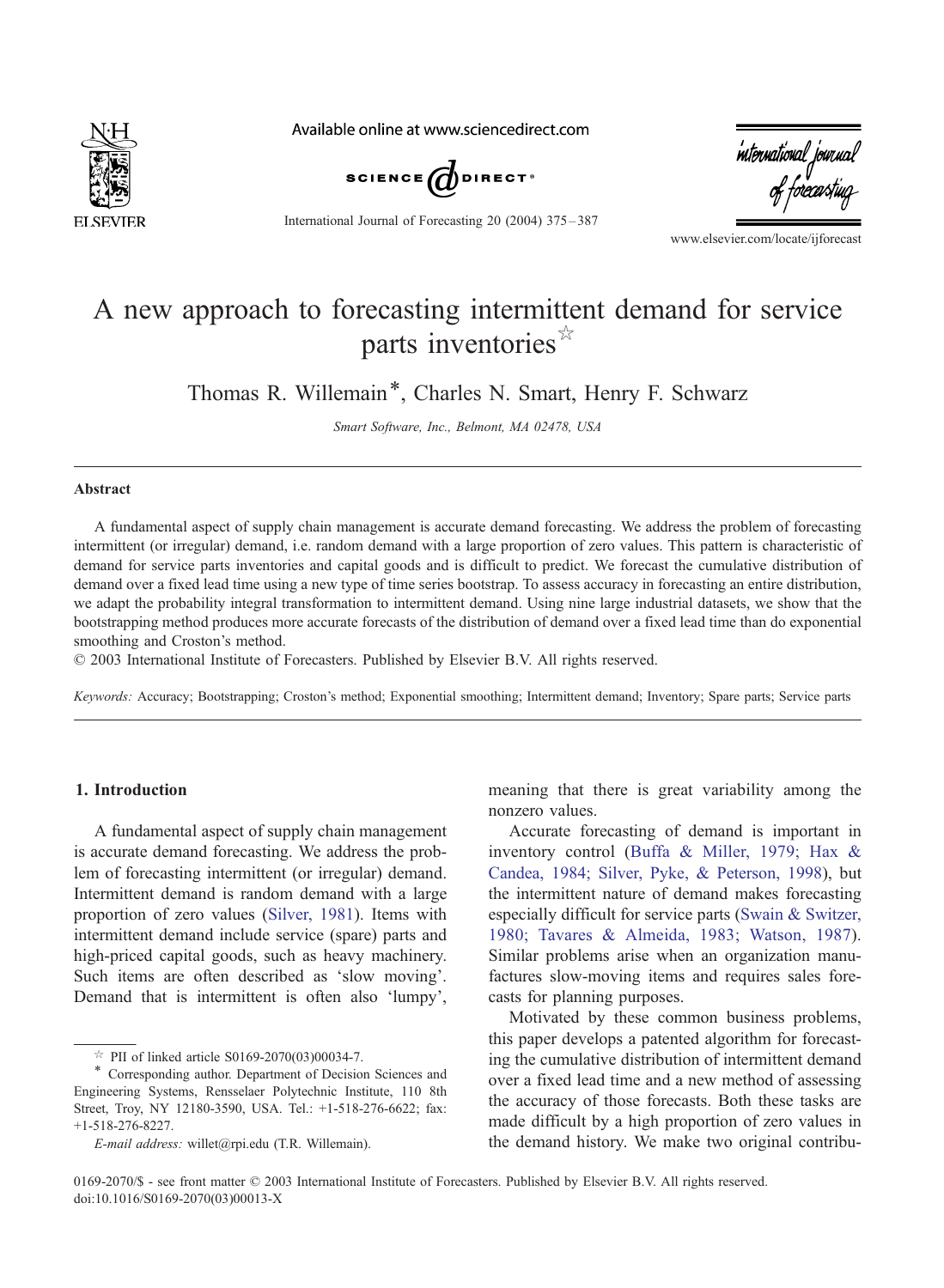tions: adapting the bootstrap to forecast intermittent data, and adapting the probability integral transformation to produce a measure of forecast accuracy appropriate for intermittent data. Using historical demand data on over 28,000 inventory items from nine industrial companies, we show that the new forecasting method estimates the cumulative distribution of lead time demand (LTD) over a fixed lead time more accurately than exponential smoothing and Croston's variant of exponential smoothing.

# 2. Related research

Much inventory management is done subjectively. However, among objective approaches, the most popular appears to be the theory of economic order quantities (EOQ), which determines two quantities for each item: a reorder point and an order quantity. When on-hand inventory reaches the reorder point, one orders an amount equal to the order quantity to replenish the stock. Calculating the order quantity normally requires forecasts only of the average demand per period. In contrast, calculating the correct reorder point requires estimates of the entire distribution of demand over the interval, known as the lead time, between the generation of a replenishment order and its arrival in inventory. (For example, a specific percentile of the predicted demand distribution, e.g. 99%, indicates the level at which the inventory reorder point should be set to insure a corresponding likelihood of not stocking out of that item during the lead time.) Textbooks simplify this problem by assuming that demands in each time period are independent and normally distributed; neither assumption is valid for intermittent demand. The bootstrap forecasting method developed here requires neither assumption.

The relevant research literature can be divided into studies of:

- assessing or relaxing the standard assumptions for non-intermittent demand ([Lau & Wang, 1987;](#page-11-0) Tyworth & O'Neill, 1997);
- non-extrapolative approaches, such as reliability theory and expert systems ([Petrovic & Petrovic,](#page-11-0) 1992);
- variants of the Poisson model ([Ward, 1978;](#page-12-0) Williams, 1982, 1984; Mitchell, Rappold, &

Faulkner, 1983; Van Ness & Stevenson, 1983; Bagchi, 1987; [Schultz, 1987;](#page-11-0) [Watson, 1987;](#page-12-0) Dunsmuir & Snyder, 1989);

- simple statistical smoothing methods ([Bier, 1984;](#page-11-0) Sani & Kingsman, 1997);
- Croston's variant of exponential smoothing ([Cros](#page-11-0)ton, 1972; Rao, 1973; Segerstedt, 1994; Willemain, Smart, Shockor, & Desautels, 1994; Johnston & Boylan, 1996);
- bootstrap methods ([Bookbinder & Lordahl, 1989;](#page-11-0) Künsch, 1989; Wang & Rao, 1992; Efron & Tibshirani, 1993; Kim, Haddock, & Willemain, 1993; Politis & Romano, 1994; Bühlmann & Künsch, 1995; Park & Willemain, 1999).

To date, there have been two published applications of the bootstrap to inventory management for products with smooth demand. [Bookbinder and Lordahl \(1989\)](#page-11-0) found the bootstrap superior to the normal approximation for estimating high percentiles of LTD distributions for independent data. Our approach improves on theirs by dealing with autocorrelation between successive demands and by incorporating a variant of the smoothing that they speculated would be helpful. [Wang and Rao \(1992\)](#page-12-0) also found the bootstrap to be effective when dealing with smooth demand. They extended the analysis to autocorrelated data but did not build up LTD values from the constituent process, as we do. Neither paper considered the special problems of managing intermittent demand.

## 3. Industrial datasets

We assessed the relative accuracy of the various forecasting methods using industrial data from nine companies ranging in size from local to multinational. In total, we used over 28,000 inventory items. More items were available, but we excluded any with only zero values, since these items lacked any basis for a statistical forecast. The nine datasets spanned a range of types of inventory items. The items provided to us were deliberately biased toward series considered most difficult to forecast. In all cases, the items were 'live' rather than at the very end of their life cycles (as indicated, for example, by end-of-life items having 99% zero values). [Table 1](#page-2-0) summarizes the companies and datasets.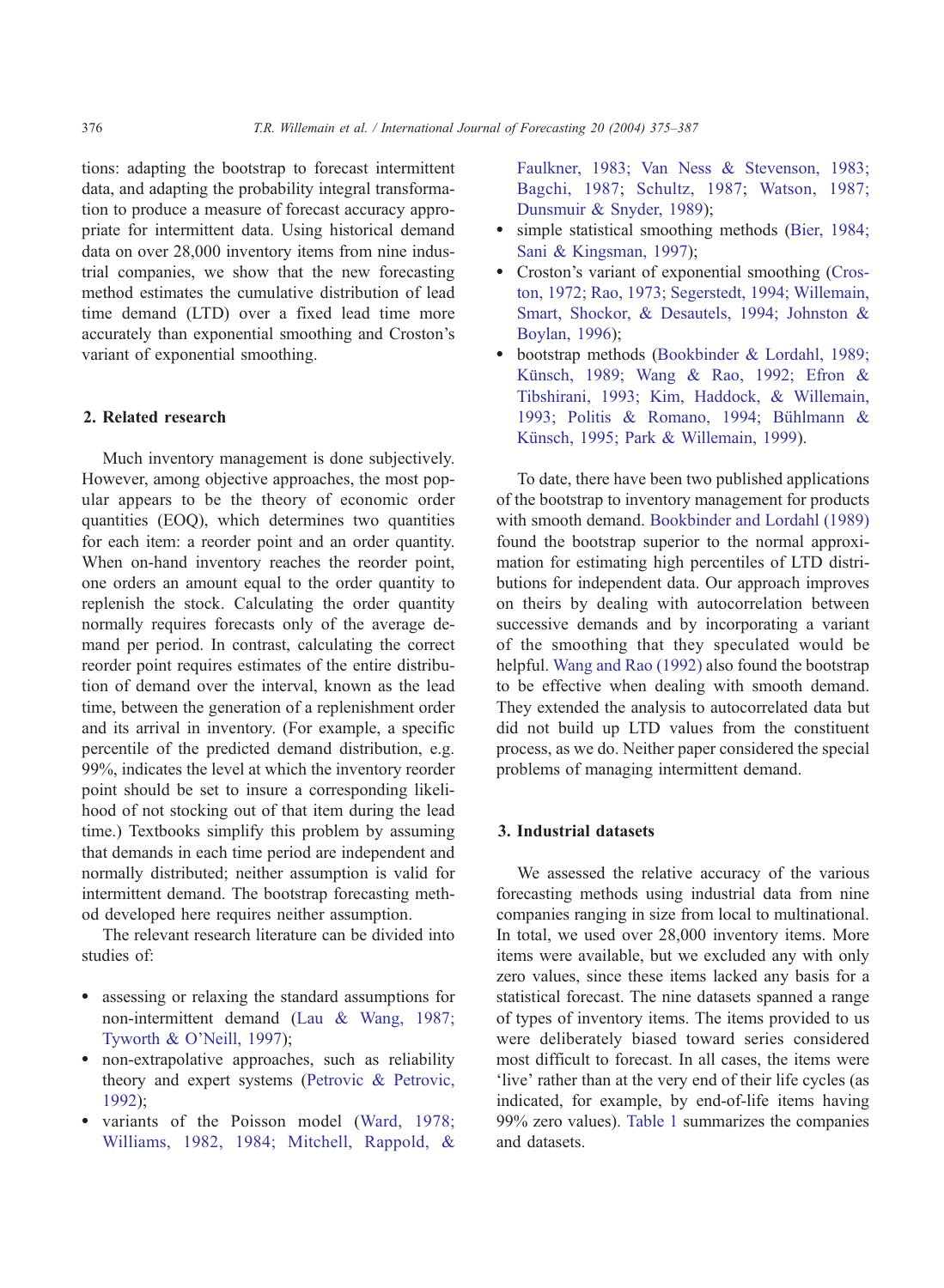<span id="page-2-0"></span>

| Table 1                               |  |  |
|---------------------------------------|--|--|
| Description of datasets and companies |  |  |

| Dataset | Company                                                  | Description of data                              | Comments                                                                                                                                             |
|---------|----------------------------------------------------------|--------------------------------------------------|------------------------------------------------------------------------------------------------------------------------------------------------------|
| А       | Major common carrier<br>managing a fleet of aircraft     | Aircraft service parts                           |                                                                                                                                                      |
| B       | Fortune 500 manufacturer of<br>heavy equipment           | Low usage service parts                          |                                                                                                                                                      |
| C       | British manufacturer of<br>hardware service parts        | Hardware service parts                           | Demand patterns often consisted of repeated values,<br>suggesting that orders were broken into several<br>consecutive and equal monthly installments |
| D       | Electronics distributor                                  | Electronics components                           | Previously analyzed by Flores et al. (1993); wide<br>range of demand values                                                                          |
| E       | Manufacturer of microwave<br>communications equipment    | Service parts                                    |                                                                                                                                                      |
| F       | Small supplier of industrial<br>refrigeration equipment  | Service parts                                    | Nonzero monthly demands were constant for<br>many items until the last 4 months                                                                      |
| G       | Fortune 500 manufacturer of<br>computers and instruments | Service parts with low<br>maximum monthly demand |                                                                                                                                                      |
| H       | Fortune 500 manufacturer<br>of aircraft                  | Service parts                                    |                                                                                                                                                      |
| I       | Manufacturer of marine<br>engines and equipment          | Service parts                                    | Almost all 0s, 1s and 2s; frequent negative<br>values (returns)                                                                                      |

All observations were monthly shipment totals, which we, like many companies, used as a proxy for monthly demand. Occasionally, negative values appeared in the datasets, indicating returned items. Although the bootstrap can accommodate negative demands, we replaced these values with zeros, in part because there was no way to attribute the returns to particular earlier shipments. Furthermore, replacing with zeros is conservative, since the alternative would be to look upon returns as a kind of random replenishment. However, one should not rely on returns as an integral part of inventory management: continuous improvement in customer service and product quality should drive returns to zero.

[Table 2](#page-3-0) summarizes the statistical characteristics of these intermittent demands. The total number of observations available per item, including observations we held out to assess accuracy, ranged from 24 to 60. Typically, well over half of the data values for an item were zeros. Nonzero demands were generally in the single-digit range and quite variable, as evidenced by the large values of the coefficient of variation (CV).

# 4. Forecasting methods

In this section, we explain the details of the three competing forecasting methods: exponential smoothing, Croston's method, and the new variant of the bootstrap. Despite their prominence in the literature, we did not evaluate methods based on the Poisson model due to the inappropriateness of the assumptions of some of these models (e.g. demands of only 0 or 1) and because they appeared to perform poorly on many of our industrial datasets (but see our comments below on doubly-stochastic Poisson processes). While some Poisson-based models may perform well for some items in some companies, our goal was to develop forecasting methods robust across many situations, not necessarily optimal for a limited number of specific situations. We did not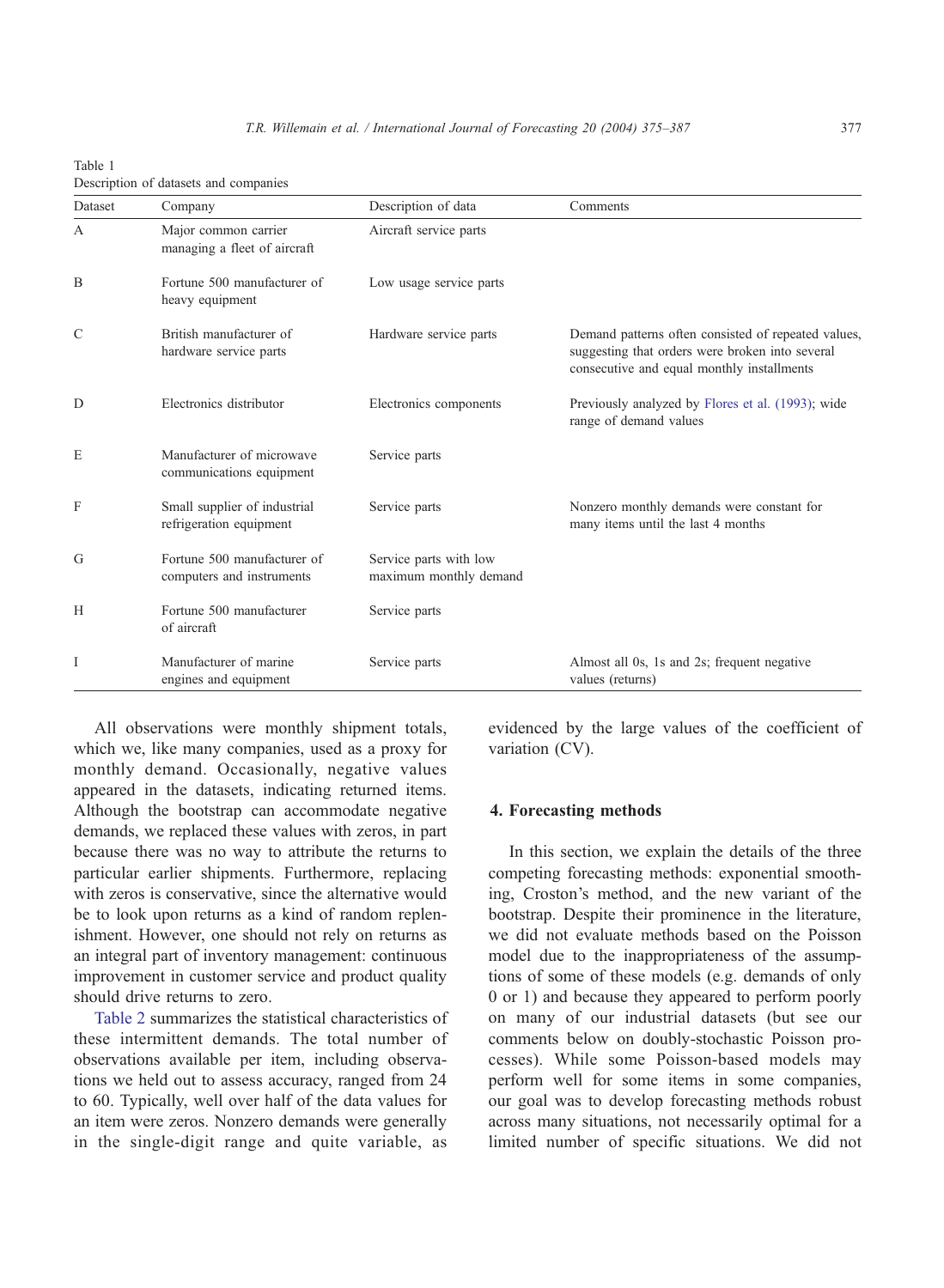| Dataset                    | A            | $\, {\bf B}$   | $\mathbf C$    | ${\rm D}$    | E        | $\mathbf F$    | G              | H              | I              |
|----------------------------|--------------|----------------|----------------|--------------|----------|----------------|----------------|----------------|----------------|
| Data features              |              |                |                |              |          |                |                |                |                |
| No. series                 | 8363         | 1000           | 4654           | 967          | 611      | 237            | 1464           | 1058           | 10184          |
| No. obs./series            | 29           | 54             | 60             | 24           | 62       | 27             | 36             | 60             | 36             |
| % Zero values              |              |                |                |              |          |                |                |                |                |
| Mean                       | 49           | 75             | 84             | 67           | 93       | 47             | 85             | 65             | 93             |
| S.D.                       | 29           | 17             | 20             | 17           | 8        | 36             | 13             | 25             | 5              |
| Maximum                    | 100          | 98             | 98             | 88           | 100      | 100            | 100            | 98             | 100            |
| 75%ile                     | 76           | 89             | 97             | 79           | 98       | 85             | 94             | 85             | 97             |
| 50%ile                     | 48           | 80             | 92             | 71           | 95       | 41             | 89             | 75             | 94             |
| 25%ile                     | 21           | 63             | 82             | 58           | 92       | 11             | 78             | 48             | 89             |
| Minimum                    | 3            | 9              | $\mathbf{0}$   | 8            | 37       | 4              | 22             | $\overline{2}$ | 56             |
| Average of nonzero demands |              |                |                |              |          |                |                |                |                |
| Mean                       | 54           | 5              | 2777           | 815          | 19       | 10             | $\mathfrak{2}$ | 32             |                |
| S.D.                       | 305          | 46             | 43202          | 1680         | 29       | 15             | $\overline{2}$ | 170            |                |
| Maximum                    | 5827         | 1393           | 930000         | 25665        | 250      | 106            | 35             | 3969           | 9              |
| 75%ile                     | 13           | 3              | 12             | 789          | 23       | 10             | $\overline{2}$ | 12             | $\overline{2}$ |
| 50%ile                     | 4            | $\overline{c}$ | 4              | 306          | 9        | 4              | 1              | 5              |                |
| $25\%$ ile                 | 2            | 1              | $\overline{c}$ | 117          | 4        | $\mathfrak{2}$ | 1              | $\mathfrak{2}$ | 1              |
| Minimum                    | 1            | 1              | 1              | 1            | 1        | $\mathbf{1}$   | 1              | $\mathbf{1}$   | 1              |
| CV of nonzero demands      |              |                |                |              |          |                |                |                |                |
| Mean                       | 72           | 58             | 40             | 96           | 66       | 65             | 45             | 83             | 21             |
| S.D.                       | 40           | 40             | 46             | 41           | 34       | 45             | 36             | 38             | 25             |
| Maximum                    | 437          | 294            | 364            | 343          | 163      | 312            | 261            | 315            | 111            |
| 75%ile                     | 91           | 72             | 71             | 117          | 89       | 83             | 64             | 102            | 40             |
| 50%ile                     | 67           | 53             | 34             | 92           | 67       | 61             | 43             | 78             | $\mathbf{0}$   |
| 25%ile                     | 47           | 36             | $\mathbf{0}$   | 69           | 44       | 31             | 18             | 60             | $\mathbf{0}$   |
| Minimum                    | $\mathbf{0}$ | $\mathbf{0}$   | $\Omega$       | $\mathbf{0}$ | $\theta$ | $\mathbf{0}$   | $\mathbf{0}$   | $\mathbf{0}$   | $\mathbf{0}$   |

| -------- |  |                                                         |  |
|----------|--|---------------------------------------------------------|--|
|          |  | Summary statistics for monthly intermittent demand data |  |

Results rounded to zero decimals.

evaluate moving average forecasts because they are not much used in practice and we do not expect them to have any advantage over exponential smoothing in the task of forecasting the entire distribution of LTD.

Let  $X(t)$  be the observed demand in period  $t, t =$  $1 \ldots T$ . This integer demand is often zero, and when it is nonzero it tends to be highly variable. Let  $L$  be the fixed lead time over which forecasts are desired. Our goal is to estimate the entire distribution of the sum of the demands over the lead time, called the lead time demand (LTD),

$$
LTD = \sum X(t), t = T + 1...T + L.
$$
 (1)

In our analysis of industrial datasets, we held out the last L observations, fitting our models on the first  $T - L$  values. Since our datasets were recorded monthly, we used lead times of 1, 3 and 6 to reflect a realistic range of lead times.

# 4.1. Exponential smoothing

Exponential smoothing has proven to be a robust forecasting method and is probably the most used of the statistical approaches to forecasting intermittent demand. Our exponential smoothing forecasts assume that LTD is a normally distributed sum of  $L$  iid random variables and use the smoothing process to estimate the mean and variance of the normal distribution. Of course, the normality assumption is implausible for intermittent demand, especially for short lead times that do not permit Central Limit Theorem effects for the sum. Nevertheless, following

<span id="page-3-0"></span>Table 2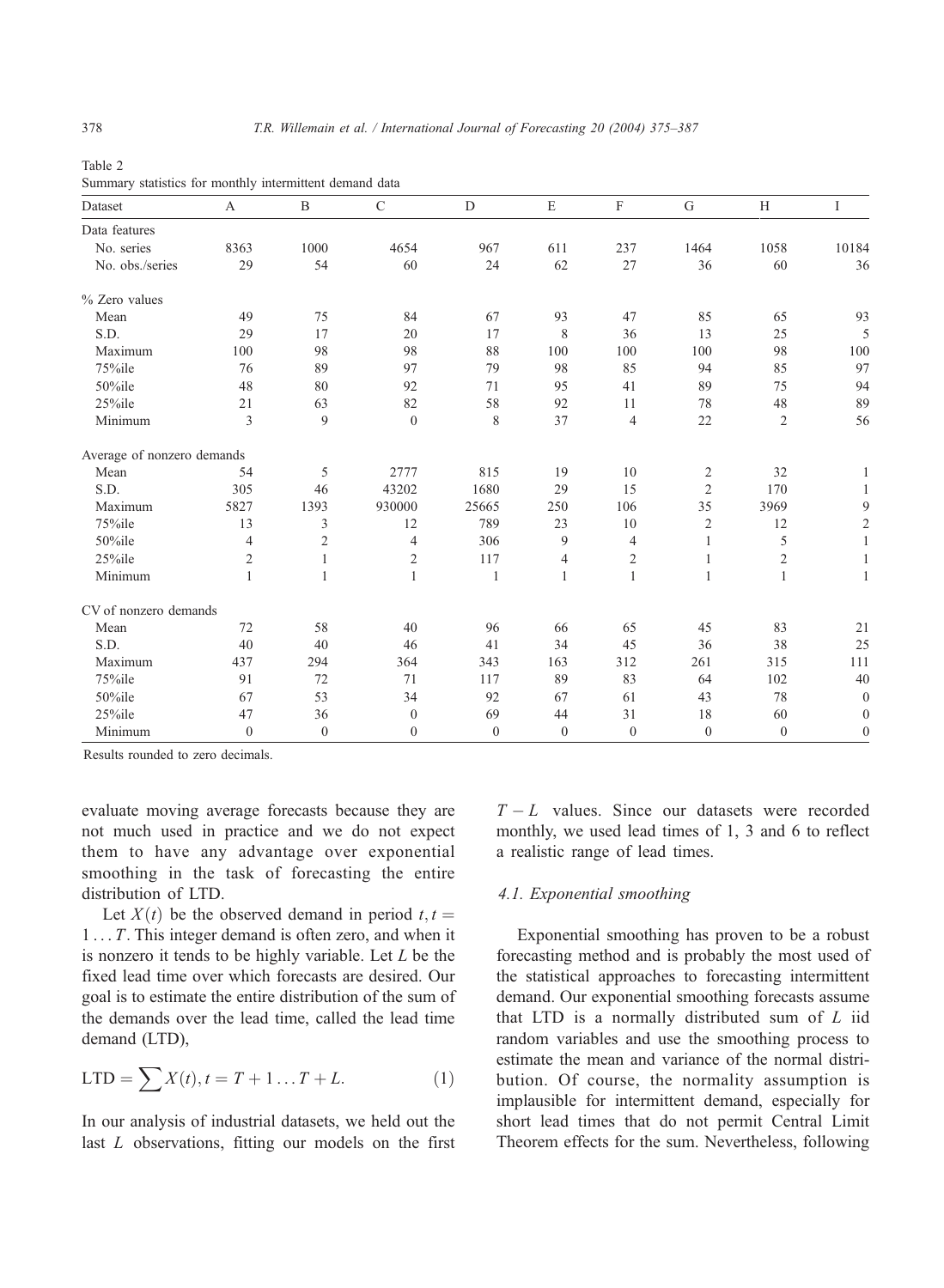[Croston \(1972\),](#page-11-0) we do use a normal distribution, which requires specification of the mean and standard deviation.

We computed the mean and variance of the assumed normal distribution of LTD as follows. We estimated the mean level of demand at time  $t, M(t)$ , using

$$
M(t) = \alpha X(t) + (1 - \alpha)M(t - 1), t = 1...T, \qquad (2)
$$

where  $\alpha$  is a smoothing constant between 0 and 1. For each inventory item, we selected the value  $\sum (X(t) - M(t))^2$ ,  $t = 1...T$ . We initialized the of  $\alpha$  that minimized the sum of squared residuals smoothing using the average of the first two demands

$$
M(0) = [X(1) + X(2)]/2.
$$
 (3)

We estimated the mean of the L demands over the lead time as  $L \cdot M(T)$ . We estimated the common variance,  $V$ , from the one-step ahead forecast errors using

$$
V = (1/T) \cdot \sum [X(t) - M(t-1)]^{2}, t = 1...T.
$$
 (4)

If an item had no variation (i.e. the only nonzero demands were in the holdout period), we used  $V =$ 0:001 as a default value. Finally, assuming iid demands, we estimated the variance of the LTD distribution as  $L \cdot V$ .

# 4.2. Croston's method

Croston's method was developed to provide a more accurate estimate of the mean demand per period. Like exponential smoothing, Croston's method assumes that LTD has a normal distribution. Previous work [\(Willemain et al., 1994; Johnston & Boylan,](#page-12-0) 1996) established that Croston's method provides more accurate forecasts of the mean demand per period than exponential smoothing.

Croston's method estimates the mean demand per period by applying exponential smoothing separately to the intervals between nonzero demands and their sizes. Let  $I(t)$  be the smoothed estimate of the mean interval between nonzero demands, and let  $S(t)$  be the smoothed estimate of the mean size of a nonzero demand. Let  $q$  be the time interval since the last nonzero demand. Croston's method works as follows: if  $X(t) = 0$  then

$$
S(t) = S(t - 1)
$$
\n
$$
I(t) = I(t - 1)
$$
\n
$$
q = q + 1
$$
\n(5)

else

$$
S(t) = \alpha X(t) + (1 - \alpha)S(t - 1)
$$

$$
I(t) = \alpha q + (1 - \alpha)I(t - 1)
$$

 $q = 1.$ 

Combining the estimates of size and interval provides the estimate of mean demand per period

$$
M(t) = S(t)/I(t). \tag{6}
$$

These estimates are only updated when demand occurs. When demand occurs every review interval, Croston's method is identical to conventional exponential smoothing, with  $S(t) = M(t)$ . We initialized Croston's method using the time until the first event and the size of the first event. As with exponential smoothing, Croston's method regards LTD as normal with mean  $L \cdot M(T)$  and variance  $L \cdot V$ .

#### 4.3. Bootstrap method

[Efron's \(1979\)](#page-11-0) bootstrap creates pseudo-data by sampling with replacement from the individual observations. Applied naively to the problem of forecasting LTD, this simple approach would ignore autocorrelation in the demand sequence and produce as forecast values only the same numbers that had already appeared in the demand history. We developed a modified bootstrap responsive to three difficult features of intermittent demand: autocorre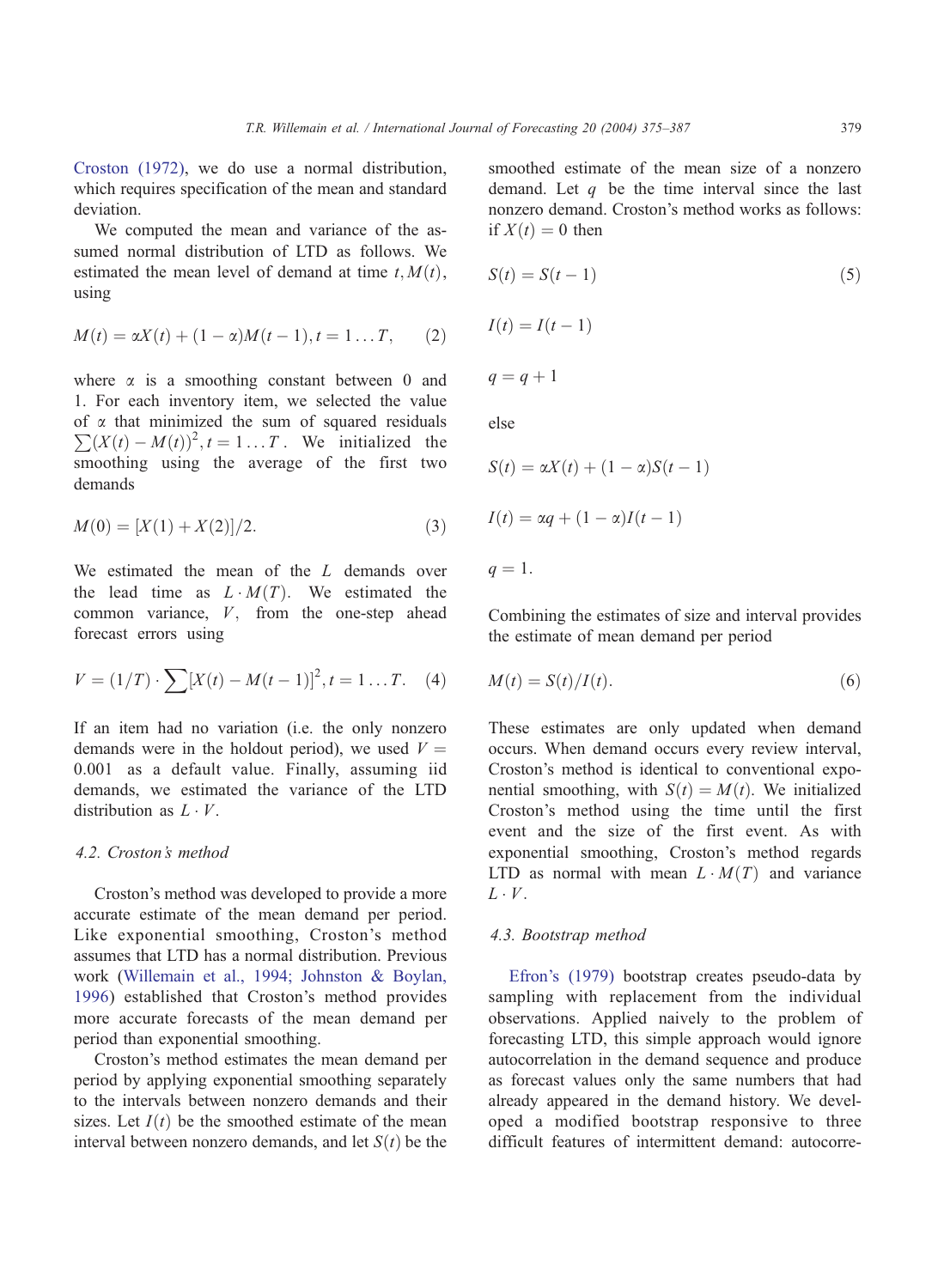lation, frequent repeated values, and relatively short series.

From extensive observation of the industrial data, we realized that demand often runs in streaks, with longer sequences of zero or nonzero values than one would expect from a simple Bernoulli process. Such a pattern evidences positive autocorrelation. Occasionally, the demand shows more frequent alternation between runs of zero and nonzero values than one would expect, evidencing negative autocorrelation. In either case, short term forecasts should capture and exploit this autocorrelation.

We model autocorrelation using a two state, first order Markov process. We begin with a forecast of the sequence of zero and nonzero values over the L periods of the lead time. These forecasts are conditional on whether the last demand,  $X(T)$ , is zero or nonzero. We estimate the state transition probabilities from the historical demand series using started counts ([Mosteller & Tukey, 1977\)](#page-11-0).

Once we have a forecast of the sequence of zero and nonzero values over the lead time from the twostate Markov process, we need to give specific numerical values to the nonzero forecasts. The most direct way to do this is to simply sample from the nonzero values that have appeared in the past. However, this would imply that no different values would ever appear in the future. The result would be unrealistic bootstrap samples, especially poor estimates of the tails of the LTD distribution made from short data series. This issue has long been recognized as a potential weakness of bootstrapping when the goal is to produce life-like samples ([Taylor & Thompson,](#page-11-0) 1992). An analogy is available from order statistics from a continuous distribution. There, a well-known result [\(Mosteller & Rourke, 1973\)](#page-11-0) is that the largest observed value among  $n$  independent samples estimates, on average, only the  $n/(n + 1)$ st fractile of the distribution. Instead, after we select one of the nonzero demand values at random, we jitter it (i.e. add some random variation) to allow some chance for a nearby value to be used instead. For instance, if the randomly chosen nonzero demand is 7, we might use, say, 7 or 6 or 10 as the forecast. The jittering process is designed to allow greater variation around larger demands. This comports with the common empirical phenomenon, noted in the industrial datasets, that variances often increase when means increase.

Let  $X^*$  be one of the historical demand values selected at random, and let Z be a standard normal random deviate. The jittering process works as follows:

JITTERED = 
$$
1 + \text{INT}\{X^* + Z\sqrt{X^*}\}
$$
  
IF JITTERED  $\leq$  0, THEN JITTERED =  $X^*$ . (7)

Experiments not reported here revealed that this form of jittering generally improves accuracy, especially for short lead times. Using the measure of accuracy defined in the next section, jittering improved accuracy by  $48\pm19\%$  ( $\pm$ S.E.) for lead times of 1 month,  $41+11\%$  for 3 months, and  $11+10\%$ for 6 months.

Summing the forecasts over each period of the lead time gives one forecast of LTD. We repeat the process until we have 1000 bootstrap forecasts estimating the entire distribution of LTD. (Commercial software allows for many more than 1000 replications and therefore produces even better performance than that reported below.)

Here is a concise summary of the steps in the bootstrap approach.

- Step 0 Obtain historical demand data in chosen time buckets (e.g. days, weeks, months).
- Step 1 Estimate transition probabilities for two-state (zero vs. nonzero) Markov model.
- Step 2 Conditional on last observed demand, use Markov model to generate a sequence of zero/nonzero values over forecast horizon.
- Step 3 Replace every nonzero state marker with a numerical value sampled at random with replacement from the set of observed nonzero demands.
- Step 4 Jitter the nonzero demand values.
- Step 5 Sum the forecast values over the horizon to get one predicted value of LTD.
- Step 6 Repeat steps  $2-5$  many times.
- Step 7 Sort and use the resulting distribution of LTD values.

# 5. Assessing forecast accuracy

Assessing the performance of forecasting methods for intermittent demand required some invention. When assessing the accuracy of forecasts of many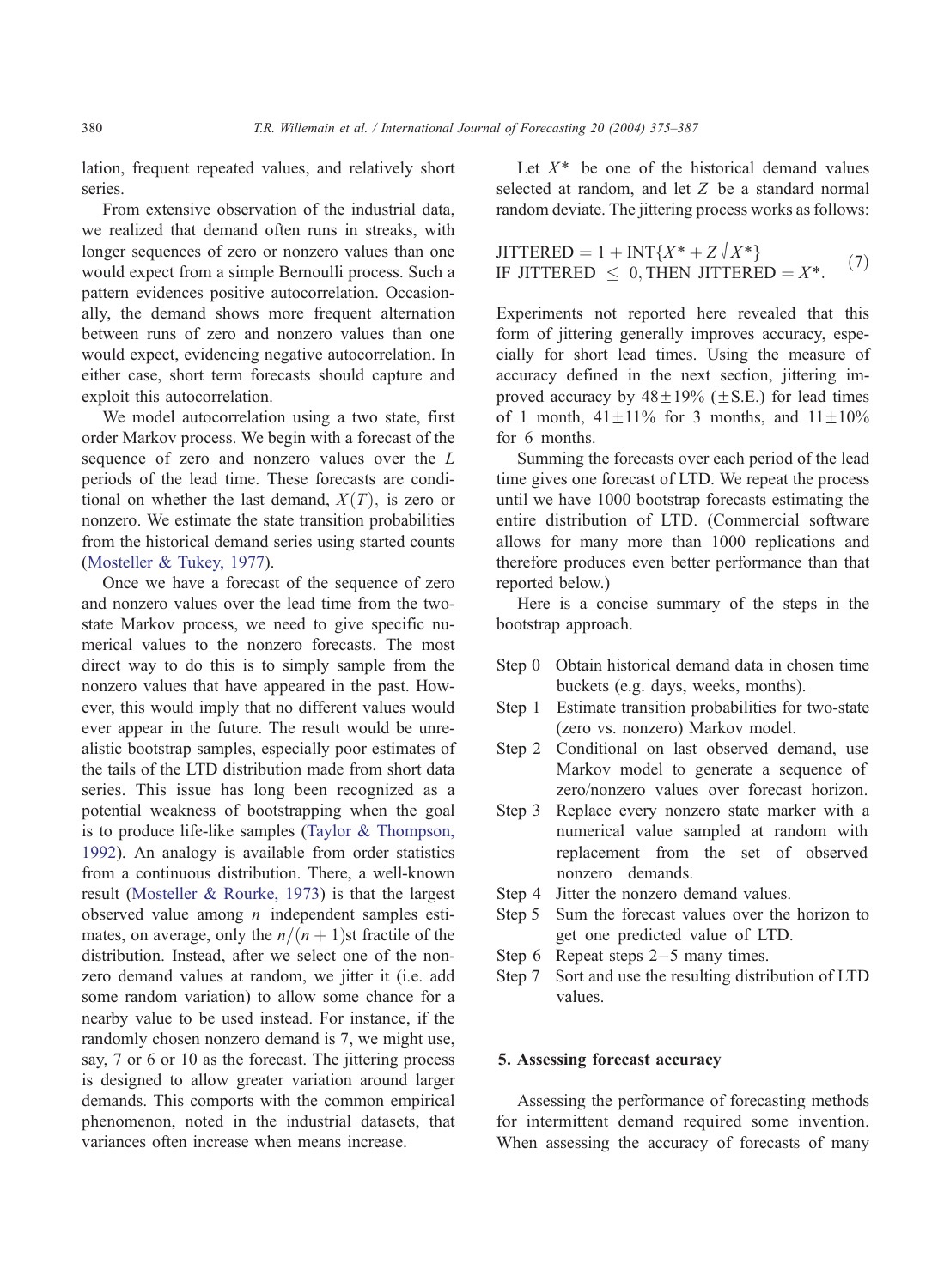series of smooth demand, it is conventional to use the mean absolute percentage error (MAPE). However, when one or more of the observed demands is zero, as is often true with intermittent demand, the MAPE is undefined.

A more fundamental problem is that we need to assess the quality not of a point forecast of the mean but of a forecast of an entire distribution. Calculations of reorder points in  $(s, 0)$  and  $(R, S)$  inventory models require an integral over the distribution of LTD. More informal approaches also require knowledge of the distribution rather than just the mean value. Inventory managers concerned with worst case parts availability scenarios focus on the upper tail, i.e. high percentiles, of the distribution. Treasurers concerned with worst case revenue scenarios focus on the lower tail.

Estimating the entire distribution of LTD from sparse data is challenging. Given historical data on item demand, one can hold out the final L periods, sum their demands, and thereby obtain a single observed value for the LTD for that item. The problem is how to use this single holdout value to assess the quality of an entire predicted distribution of LTD for that item. Consistent with the literature ([Gardner,](#page-11-0) 1990; Flores, Olson, & Pearce, 1993), the industrial datasets we studied were 'short and wide', e.g. there were only a few dozen monthly observations on each of hundreds or thousands of inventory items. This meant that we could afford to create only one holdout value of LTD for each item, making it impossible to compare the three forecast distributions on an itemspecific basis. However, there were data for many items, so we pooled across items. To respond to these two problems, we adapted the well-known probability integral transformation method.

Our solution involves pooling percentile estimates across items. The bootstrap method estimates the entire distribution of LTD. Any single observed LTD value corresponds to some percentile of that distribution. If the bootstrap method accurately predicts the distribution, then the observed percentiles will be uniformly distributed between 0 and 100.

To understand this approach, first consider the easier problem of assessing the predicted distribution of a continuous random variable. Among the methods used to solve such problems are the chi-square test and tests based on the probability –integral transformation; our solution uses both.

The probability –integral transformation converts an observed value of a random variable  $X$  into its corresponding fractile using the CDF,  $F(X)$ . For example, if the median value is 2.35, then the transformation would convert an observed value of 2.35 into 0.5. If  $F(X)$  is known exactly, the transformation converts the observed distribution into a uniform distribution. In the more realistic case of having to use an estimate  $F^{\wedge}(X)$ , sampling variability leads to departures from uniformity ([Kendall &](#page-11-0) Stuart, 1979). Nevertheless, we can take the degree of conformance of the estimated fractiles to the uniform ideal as an indicator of the relative quality of the estimated CDF.

However, we are not dealing with a continuous random variable, since LTD is discrete. Because the CDF of LTD is defined only at integer values in this case, only a discrete set of fractiles are observed. To convert this problem back into one in which we assess departures from uniformity, we first divide the possible fractiles into 20 bins of width 0.05. When an LTD count of  $X$  is observed, we calculate  $F^{\wedge}(X) - F^{\wedge}(X - 1)$  and distribute that probability proportionally (i.e. using linear interpolation) over the relevant bins (taking  $F^{\wedge}(-1)=0$ ). Then we compare the distribution of counts in the 20 bins to a uniform distribution, summarizing the departure from uniformity using the chi-square statistic. The choice of 20 bins is an appropriate compromise between resolution and statistical stability, given the large numbers of items in our industrial datasets. Other numbers of bins would be appropriate if there were more or fewer items.

To illustrate this method of fractional allocation of counts, consider a distribution of LTD that is estimated to be Poisson with mean 1.3. In this case,  $F^{\wedge}(0) = 0$ :273 and  $F^{\wedge}(1) = 0.627$ . Now suppose that the observed LTD is 1. Our method distributes  $F^{\wedge}(1)$  –  $F^{\wedge}(0) = 0.354$  uniformly over the range from 0.273 to 0.627. Thus we credit  $0.076 = (0.30 - 0.273)/0.354$ of a count to the bin spanning 0.25 to 0.30,  $0.141 = 0.05/0.354$  of a count to each of the six bins spanning the range from 0.30 to 0.60, and  $0.076 = (0.627 - 0.60)/0.354$  of a count to the bin spanning 0.60 to 0.65. We accumulate these fractional counts across items, then assess the uniformity of the total counts across the 20 bins using the chisquare statistic. The resulting chi-square statistic is a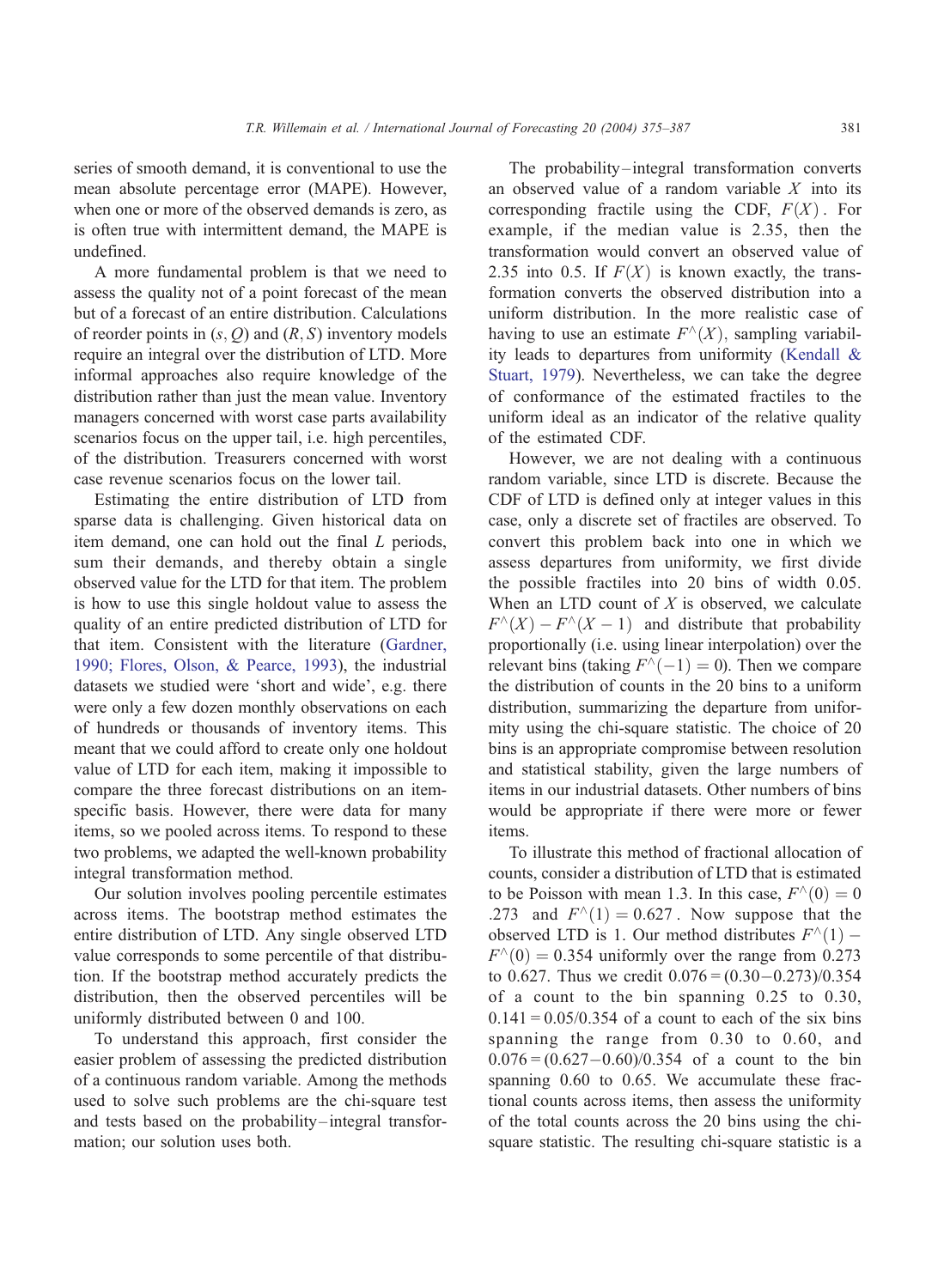meaningful figure of merit whose logarithm is suitably distributed for confidence interval calculations based on Student's *t* distribution. Forecasting methods with smaller mean values of the chi-square statistic are more accurate.

# 6. Results

We compared exponential smoothing and Croston's method with the bootstrap on the basis of the uniformity of observed LTD percentiles. For each of the nine industrial datasets, we compared the three methods using lead times of 1, 3 and 6 months. Table 3 shows the results of the accuracy comparisons. We analyzed the logarithms of the chi-square values in Table 3 using fixed-effects ANOVA, with forecasting method, lead time, and company as factors. [Table 4](#page-8-0)

Table 3 Chi-square values by lead time and forecasting method

shows the ANOVA results. All main effects were highly significant, as were the interactions with forecast method. The main effects and interaction of method and lead time are clearly visible in [Fig. 1,](#page-8-0) which plots 95% confidence intervals for the mean values of log chi-square.

These results, supplemented by Newman–Keuls multiple-comparison tests, support the following statements.

- 1. The bootstrap method was the most accurate forecasting method.
- 2. Despite its ability to provide more accurate estimates of mean demand per period, Croston's method had no statistically significant advantage over exponential smoothing at forecasting the entire LTD distribution; in fact, Croston's method was slightly less accurate at every lead time.

| Dataset                   | Lead           | No. of | Expo   | Croston's | Bootstrap      |
|---------------------------|----------------|--------|--------|-----------|----------------|
|                           | time           | series | smooth | method    |                |
| $\boldsymbol{A}$          | 1              | 8335   | 2481   | 2853      | 43             |
| B                         |                | 999    | 602    | 648       | 9              |
| $\mathbf C$               |                | 4633   | 3747   | 4896      | 50             |
| D                         |                | 967    | 559    | 561       | 32             |
| E                         |                | 598    | 493    | 586       | $10\,$         |
| $\mathbf F$               |                | 219    | 143    | 131       | 18             |
| G                         |                | 1446   | 1068   | 1210      | $\overline{4}$ |
| H                         |                | 1058   | 778    | 760       | 100            |
| Ι                         | 1              | 9758   | 7758   | 10706     | 6              |
|                           | 3              | 8333   | 1239   | 1935      | 130            |
| А                         |                |        |        |           |                |
| B                         | 3              | 999    | 495    | 537       | 65             |
| $\mathsf C$               | $\sqrt{3}$     | 4571   | 3504   | 6130      | 175            |
| D                         | 3              | 967    | 569    | 555       | 193            |
| $\mathbf E$               | 3              | 570    | 416    | 526       | 29             |
| $\mathbf F$               | 3              | 214    | 157    | 203       | 61             |
| $\mathbf G$               | 3              | 1378   | 628    | 770       | 44             |
| Η                         | 3              | 1057   | 739    | 706       | 259            |
| Ι                         | $\mathfrak{Z}$ | 9608   | 4244   | 9277      | 228            |
|                           | 6              | 8332   | 2768   | 4646      | 3030           |
| A                         |                |        |        |           |                |
| $\, {\bf B}$              | 6              | 998    | 339    | 385       | 168            |
| $\mathsf{C}$              | 6              | 4484   | 3333   | 7987      | 388            |
| D                         | 6              | 951    | 924    | 1109      | 790            |
| $\mathbf E$               | 6              | 539    | 360    | 559       | 67             |
| $\boldsymbol{\mathrm{F}}$ | 6              | 211    | 236    | 118       | 110            |
| G                         | 6              | 1278   | 422    | 563       | 176            |
| H                         | 6              | 1055   | 778    | 839       | 528            |
| Ι                         | 6              | 9347   | 2838   | 10239     | 441            |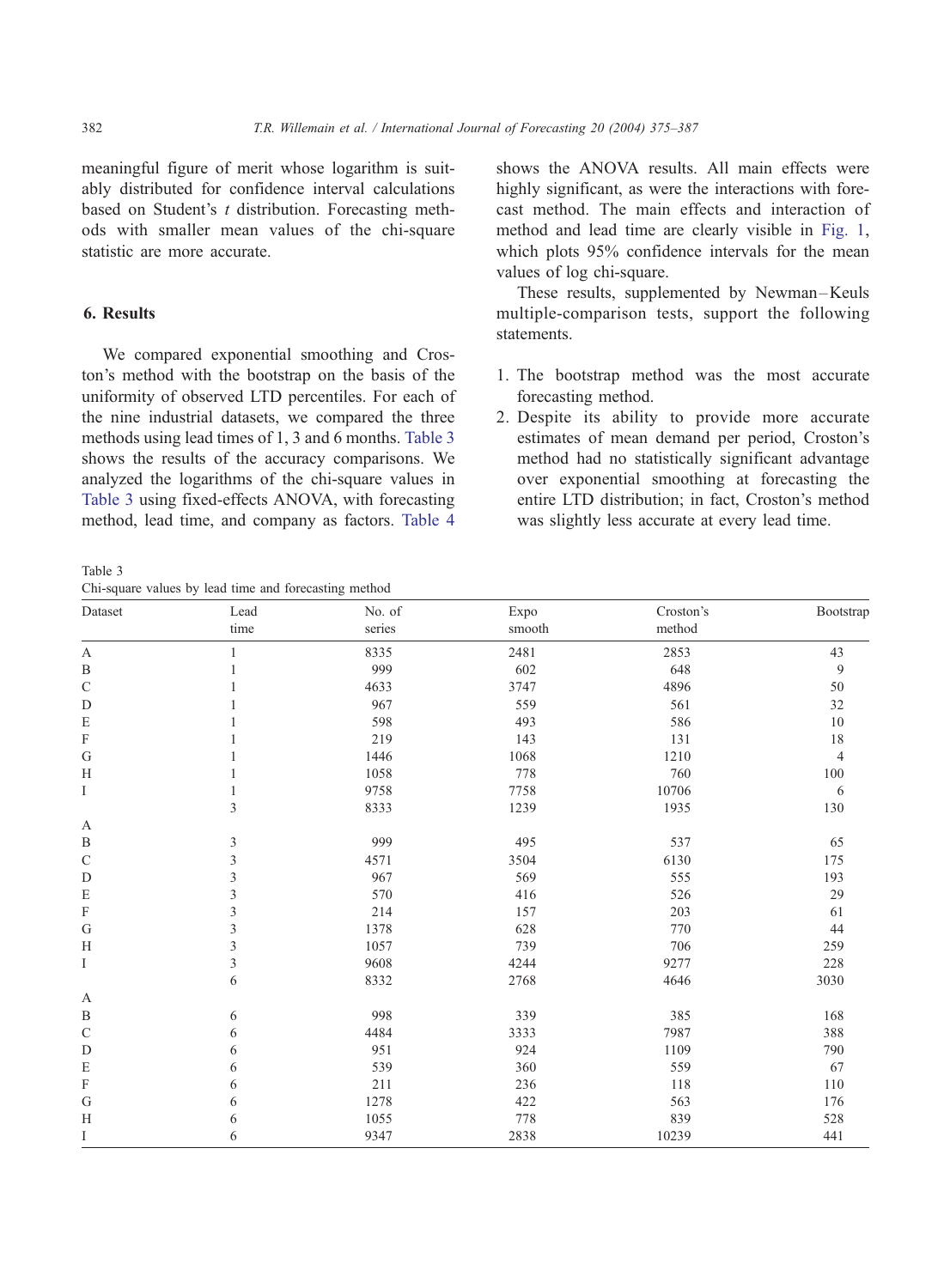| Source                | DF         | Sum of<br>squares | Mean<br>square | <i>F</i> -ratio | Prob.<br>level | Power<br>$(\alpha = 0.05)$ |
|-----------------------|------------|-------------------|----------------|-----------------|----------------|----------------------------|
|                       |            |                   |                |                 |                |                            |
| Method                | $\bigcirc$ | 110.30            | 55.15          | 299.38          | 0.00           | 1.00                       |
| Lead                  | C          | 10.98             | 5.49           | 29.8            | 0.00           | 0.99                       |
| Method $\times$ lead  | 4          | 27.09             | 6.77           | 36.76           | 0.00           | 1.00                       |
| Company               | 8          | 67.94             | 8.49           | 46.11           | 0.00           | 1.00                       |
| Method×company        | 16         | 20.73             | 1.30           | 7.03            | 0.00           | 1.00                       |
| $Lead \times company$ | 16         | 3.81              | 0.24           | 1.29            | 0.26           | 0.39                       |
| Error                 | 32         | 5.89              | 0.18           |                 |                |                            |
| Total (adjusted)      | 80         | 246.74            |                |                 |                |                            |
| Total                 | 81         |                   |                |                 |                |                            |

<span id="page-8-0"></span>Table 4 Analysis of variance of logarithm of chi-square values

- 3. The accuracy of the bootstrap method decreased with lead time, which is to be expected; however, the bootstrap remained the most accurate of the three methods even at a lead time of 6 months.
- 4. Lead time had little effect on the accuracy of exponential smoothing and Croston's method. This surprising result might be caused by offsetting factors: accuracy should decrease with lead time, but the normality assumption should improve as more demands are summed.
- 5. There were large differences in the average 'forecastability' of items from different companies. Compared to items from the rest of the companies, those from company F were significantly easier to

forecast, whereas items from companies A, C and I were significantly more difficult.

The results above aggregate across the full range of possible LTD values. As a referee pointed out, it is also useful to disaggregate the results so that performance at the tails of the distribution is visible. [Fig. 2](#page-9-0) compares the three methods in terms of the accuracy of their calibration. In a perfectly calibrated forecast of the distribution of LTD, each of the 20 percentile bins  $(0-5\%, 5-10\%,$  etc.) would contain exactly 5% of the held-out LTD values. It is clear from [Fig. 2](#page-9-0) that all the methods were least well calibrated in the tails, but the



Fig. 1. Accuracy based on uniform distribution of percentiles. Note: bars show 95% confidence intervals for mean of logarithm of chi-square values across companies. Lower values are better.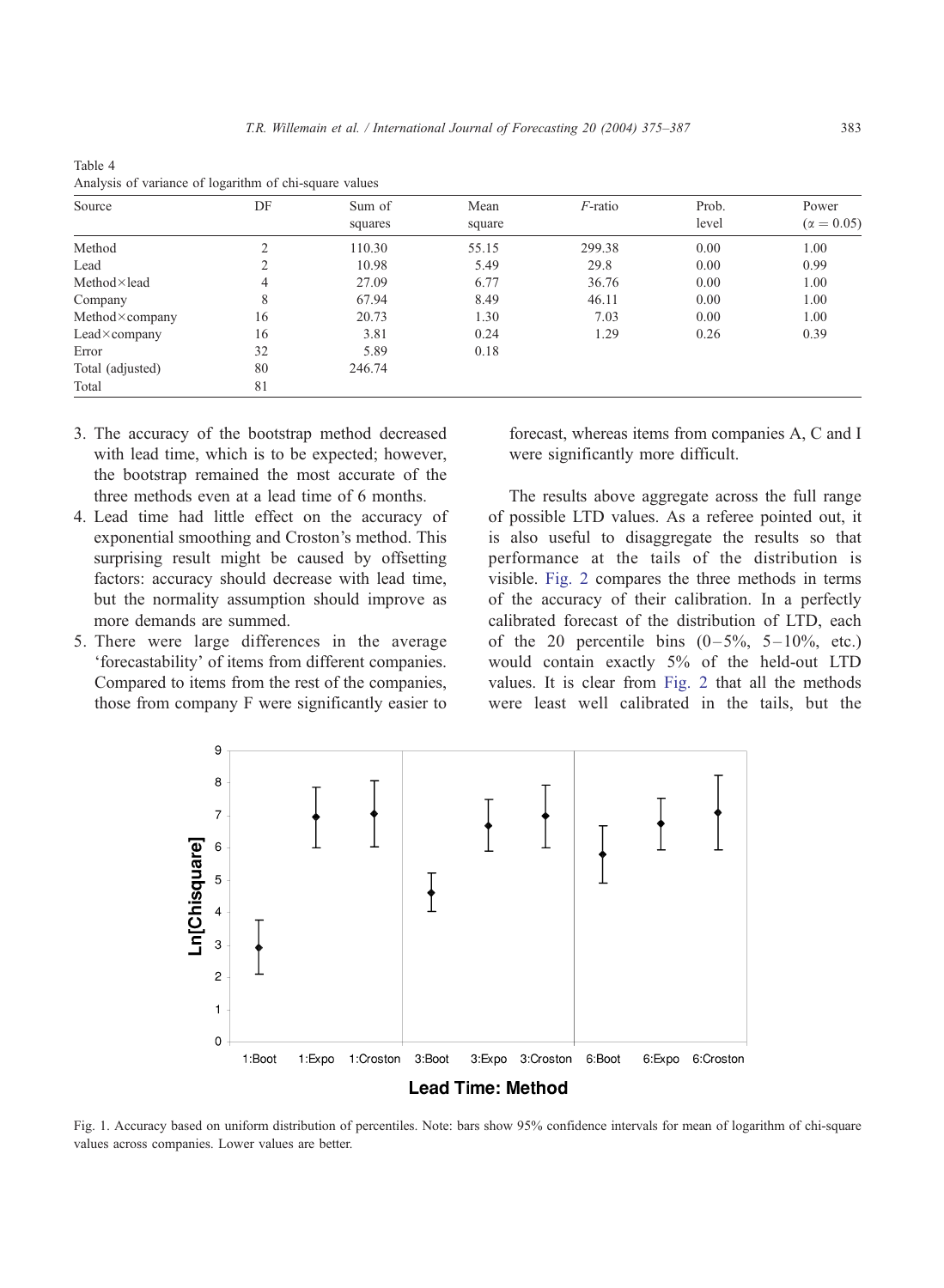<span id="page-9-0"></span>

Fig. 2. Percentage of held-out LTD values falling into each 5-percentile bin.

bootstrap forecasts performed best across all the percentile bins. For example, consider the 95-100% bin. The mean percentages of held-out LTDs falling into that bin were 9.6% for exponential smoothing, 9.7% for Croston's method, and 7.8% for the bootstrap.

### 7. Conclusions

Intermittent demand for service parts and highpriced capital goods is difficult to forecast. This difficulty complicates the problem of managing inventory efficiently, which requires an acceptable bal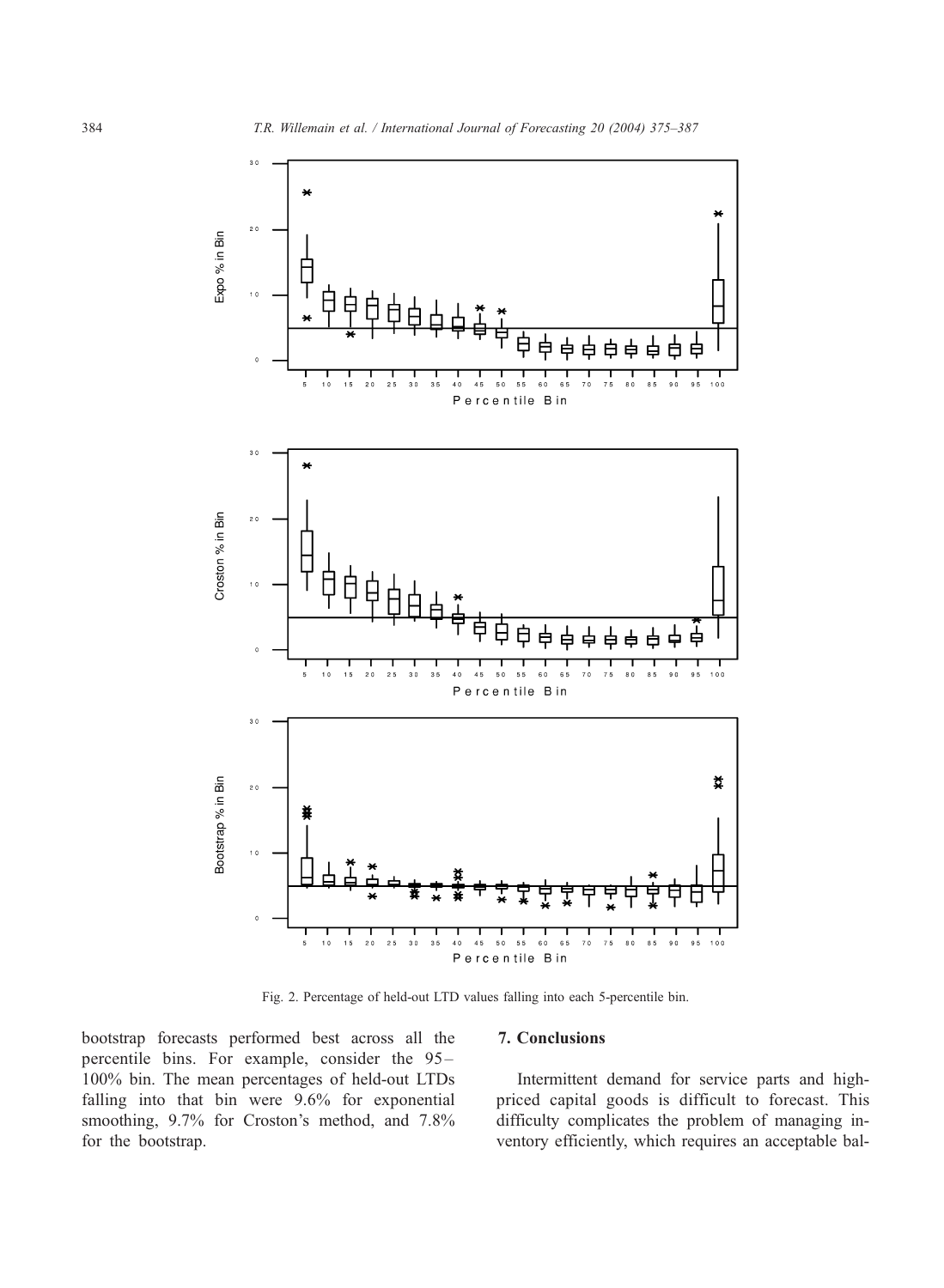ance between costly excess inventory on the one hand and disruptive stockouts on the other. To strike this balance, inventory management models require accurate forecasts of the entire distribution of an aggregated quantity: cumulative demand over the fixed lead time required to receive replenishment orders.

When managing thousands of items whose demand is intermittent, it is valuable to have a fast, automatic mechanism for calculating the parameters of inventory models. Current practice, where it uses statistical forecasting, favors exponential smoothing. An alternative recommended in inventory control textbooks is Croston's method.

In this paper, we have developed a new bootstrapping approach to forecasting the distribution of the sum of intermittent demands over a fixed lead time. To compare the relative accuracy of bootstrapping against exponential smoothing and Croston's method, we modified the probability integral transformation to work with intermittent data. We pooled one holdout value from each of many inventory items into an assessment of the accuracy of the forecast of the entire distribution of lead time demand across all items.

We compared the accuracy of the forecasting methods by applying them to over 28,000 items provided by nine industrial companies. Croston's method, though it can provide more accurate estimates of the mean level of demand at moments when demand occurs, did not provide an overall improvement on exponential smoothing when the task was to forecast the entire distribution of LTD. However, the bootstrap clearly did outperform exponential smoothing, especially for short lead times.

Besides improving forecast accuracy, the bootstrap approach has other advantages. One is that it can easily be modified to accommodate variable lead times simply by sampling from empirical distributions of item-specific lead times. Another is its attractiveness to practitioners. In conversations, they indicate an appreciation for the bootstrap's reliance on the detailed empirical history of each inventory item rather than on tenuous mathematical assumptions, and they find the skewness of the bootstrap distributions more realistic than a conventional normal distribution. Finally, users intuitively grasp the simple procedural explanation of how the bootstrap works. Their comfort with the bootstrap approach may derive

from the concrete, algorithmic nature of computational inference, in contrast to the more abstract character of traditional mathematical approaches to statistical inference.

While we believe the bootstrapping approach to forecasting intermittent demand is a powerful new option, we recognize that there remain several difficulties and unsolved problems.

- (a) Problems with jittering. As a reviewer pointed out, there are some circumstances in which jittering will create forecasts that are not physically meaningful. For example, suppose that the product in question is a beer that is sold only in packages containing either 6, 12, or 24 cans. Clearly, every LTD must be divisible by 6, yet jittering could produce a forecast LTD of 13. In such cases, one may wish to skip the jittering step.
- (b) Problems with nonstationarity. Every bootstrapping algorithm developed to date assumes that the data series is stationary or can be easily transformed to stationarity. Complicated trends and seasonality would therefore be a concern. The industrial datasets analyzed here did not have this problem, but we have seen retail demand data for gardening products that showed clear seasonality. Bootstrapping separately each phase of the seasonal cycle could cope with this problem, yet it might fragment the data to the point that the resulting forecasts become very unstable. More research is needed here.
- (c) Alternatives based on Poisson processes. We began our research assuming that some modification of a Poisson process would be a good way to forecast intermittent demand. We were not able to find a robust, flexible and estimable model, so we switched our attention to the bootstrap approach. We discovered three problems with Poisson-based models. Firstly, they were not as flexible as nonparametric models at fitting arbitrary marginal distributions. Secondly, it was difficult to recreate the serial correlation evident in industrial data. Thirdly, it seemed that the model would inevitably be a parametric doublystochastic Poisson process of some kind, and we were unable to obtain good parameter estimates for such models using the short datasets typically seen in practice. Nevertheless, we regard doubly-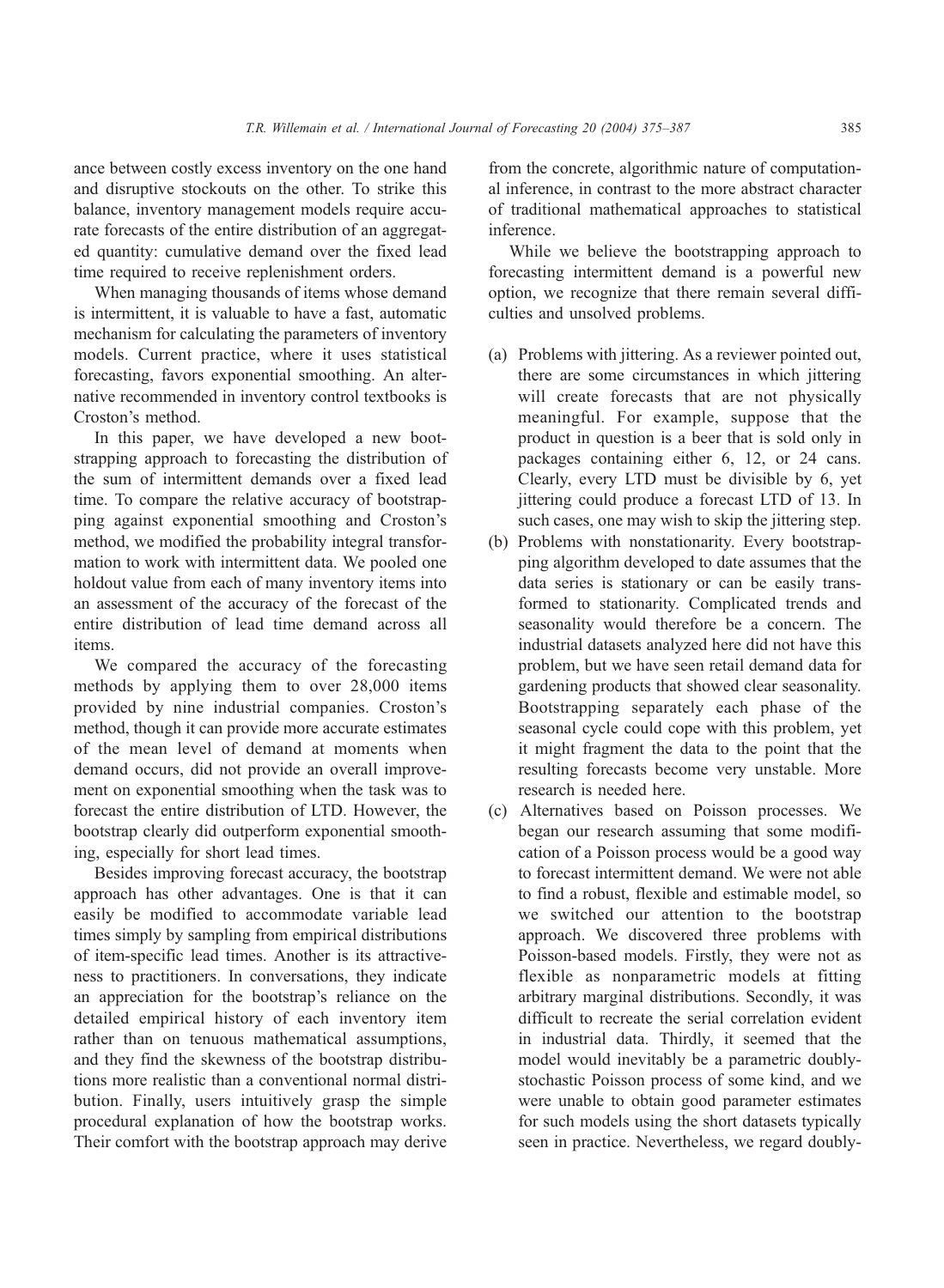<span id="page-11-0"></span>stochastic Poisson process models as major potential competitors to the bootstrap approach and consider them an interesting area for further research.

#### Acknowledgements

This research was supported by the US National Science Foundation under Small Business Innovation Research Grant DMI-9204101 to Smart Software, Inc. The authors thank the following individuals for helpful conversations: Nelson Hartunian, Eric Ratti, So Young Sohn, and Pasquale Sullo. We also acknowledge the assistance of Benito Flores and the other individuals who provided data for our study. Smart Software has received US patent #6,205,431 B1 on the intermittent demand forecasting methodology described in this article.

## References

- Bagchi, U. (1987). Modeling lead-time demand for lumpy demand and variable lead time. Naval Research Logistics, 34, 687 – 704.
- Bier, I. J. (1984). Boeing commercial airplane group spares department: simulation of spare parts operations. Detroit, MI: ORSA/ TIMS Joint National Meeting.
- Bookbinder, J. H., & Lordahl, A. E. (1989). Estimation of inventory re-order levels using the bootstrap statistical procedure. IIE Transactions, 21, 302 – 312.
- Buffa, E. S., & Miller, J. G. (1979). In 3rd ed, Production –inventory systems: Planning and control. Homewood, IL: Irwin.
- Bühlmann, P., & Künsch, H. R. (1995). The blockwise bootstrap for general parameters of a stationary time series. Scandinavian Journal of Statistics, 22, 35 – 54.
- Croston, J. D. (1972). Forecasting and stock control for intermittent demands. Operational Research Quarterly, 23, 289-303.
- Dunsmuir, W. T. M., & Snyder, R. D. (1989). Control of inventories with intermittent demand. European Journal of Operational Research, 40, 16-21.
- Efron, B. (1979). Bootstrap methods: Another look at the jackknife. Annals of Statistics,  $7, 1-26$ .
- Efron, B., & Tibshirani, R. J. (1993). An introduction to the bootstrap. New York: Chapman and Hall.
- Flores, B., Olson, D. L., & Pearce, S. L. (1993). Use of cost and accuracy measures in forecasting method selection: a physical distribution example. International Journal of Production Research, 31, 139-160.
- Gardner, E. S. (1990). Evaluating forecast performance in an inventory control system. Management Science, 36, 490-499.
- Hax, A. C., & Candea, D. (1984). Production and inventory management. Englewood Cliffs, NJ: Prentice-Hall.
- Johnston, F. R., & Boylan, J. E. (1996). Forecasting for items with intermittent demand. Journal of the Operational Research Society, 47, 113 – 121.
- Kendall, M., & Stuart, A. (1979). In 4th ed, The advanced theory of statistics vol. 2. London: Charles Griffin.
- Kim, Y. B., Haddock, J., & Willemain, T. R. (1993). The binary bootstrap: Inference with autocorrelated binary data. Communications in Statistics—Simulation and Computation, 22,  $205 - 216$ .
- Künsch, H. (1989). The jackknife and the bootstrap for general stationary observations. Annals of Statistics, 17, 1217 – 1241.
- Lau, H. -S., & Wang, M. -C. (1987). Estimating the lead-time demand distribution when the daily demand is non-normal and autocorrelated. European Journal of Operational Research,  $29,60 - 69.$
- Mitchell, C. R., Rappold, R. A., & Faulkner, W. B. (1983). An analysis of Air Force EOQ data with an application to reorder point calculation. Management Science, 29, 440-446.
- Mosteller, F., & Rourke, R. E. K. (1973). Sturdy statistics. Reading, MA: Addison-Wesley.
- Mosteller, F., & Tukey, J. W. (1977). Data analysis and regression: A second course in statistics. Reading, MA: Addison-Wesley.
- Park, D., & Willemain, T. R. (1999). The threshold bootstrap and threshold jackknife. Computational Statistics and Data Analysis, 31, 187 – 202.
- Petrovic, D., & Petrovic, R. (1992). SPARTA II: Further development in an expert system for advising on stocks of spare parts. International Journal of Production Economics, 24, 291 – 300.
- Politis, D. N., & Romano, J. P. (1994). The stationary bootstrap. Journal of the American Statistical Association, 89, 1303 – 1313.
- Rao, A.V. (1973). A comment on 'Forecasting and stock control for intermittent demands'. Operational Research Quarterly, 24,  $639 - 640.$
- Sani, B., & Kingsman, B. G. (1997). Selecting the best periodic inventory control and demand forecasting methods for low demand items. Journal of the Operational Research Society, 48,  $700 - 713$
- Schultz, C. R. (1987). Forecasting and inventory control for sporadic demand under periodic review. Journal of the Operational Research Society, 37, 303 – 308.
- Segerstedt, A. (1994). Inventory control with variation in lead times, especially when demand is intermittent. International Journal of Production Economics, 35, 365 – 372.
- Silver, E. A. (1981). Operations research in inventory management: A review and critique. Operations Research, 29, 628 – 645.
- Silver, E. A., Pyke, D. F., & Peterson, R. (1998). In 3rd ed, Inventory management and production planning and scheduling. New York: Wiley.
- Swain, W., & Switzer, B. (1980). Data analysis and the design of automatic forecasting systems. In Proceedings of the business and economic statistics section. American Statistical Association, pp. 219 – 223.
- Tavares, L. V., & Almeida, L. T. (1983). A binary decision model for the stock control of very slow moving items. Journal of the Operational Research Society, 34, 249 – 252.
- Taylor, M. S., & Thompson, J. R. (1992). A nonparametric density